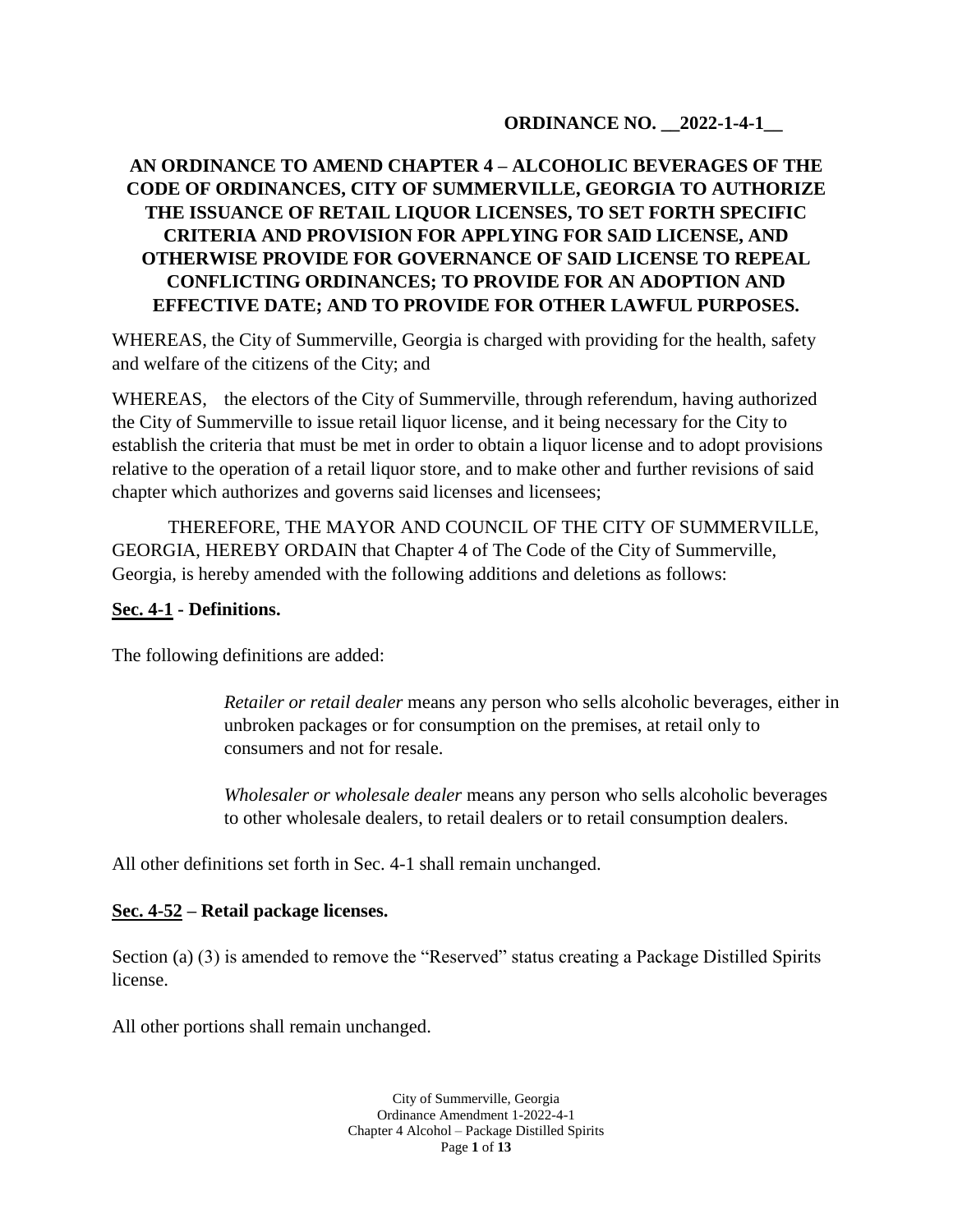#### **Sec. 4-60. - Eligibility for license.**

The provisions of Section 4-60 will be deleted in its entirety and replaced with the following:

- (a) No license defined herein shall be issued to a person:
	- (1) Who is not a citizen or legal resident of the United States;
	- (2) Who is not at least 21 years of age prior to the date of application;
	- (3) Who owes any debt or obligation to the City of Summerville, including but not limited to excise taxes, occupational taxes, property taxes, utility fees or other fees or fines, or who is in violation of any City ordinances related to the maintenance of the property for which the license is applied for; or
	- (4) To an applicant who leases premises under a variable rent system whereby the landlord shares in the profits from the business.
	- (5) Who is not a legal resident of Chattooga County, Georgia.
- (b) When contrary to the public interest and welfare, no alcoholic beverage license shall be issued by the City to:
	- (1) Any person who has been convicted within fifteen (15) years immediately prior to the filing of the alcoholic beverage application with the City of any felony or for whom outstanding indictments, accusations or criminal charges exist charging such individual with any of such offenses and for which no final disposition has occurred. If at the time of application, the applicant is charged with any of the offenses prescribed in this subsection, consideration of the application shall be suspended until entry of a plea or verdict or dismissal;
	- (2) Any person who has been convicted within five (5) years immediately prior to the filing of the alcoholic beverage application with the City of the violation of any state, federal or local ordinance pertaining to the manufacture, possession, transportation or sale of malt beverages, wine or intoxicating liquors, or the taxability thereof;
	- (3) Any person who has been convicted under any federal, state or local law of any felony involving moral turpitude.
	- (4) Any person who has been convicted of a crime involving soliciting for prostitution, pandering, gambling, letting premises for prostitution, keeping a disorderly place, the traffic offense of hit and run or leaving the scene of an accident, or any misdemeanor serious traffic offense as defined in O.C.G.A. § 40- 6-390 et seq., but excluding any first or second conviction for driving under the influence of alcohol or drugs, or for whom outstanding indictments, accusations or criminal charges exist charging such individual with any of such offenses and for which no final disposition has occurred. If at the time of application, the applicant is charged with any of the offenses prescribed in this subsection,

City of Summerville, Georgia Ordinance Amendment 1-2022-4-1 Chapter 4 Alcohol – Package Distilled Spirits Page **2** of **13**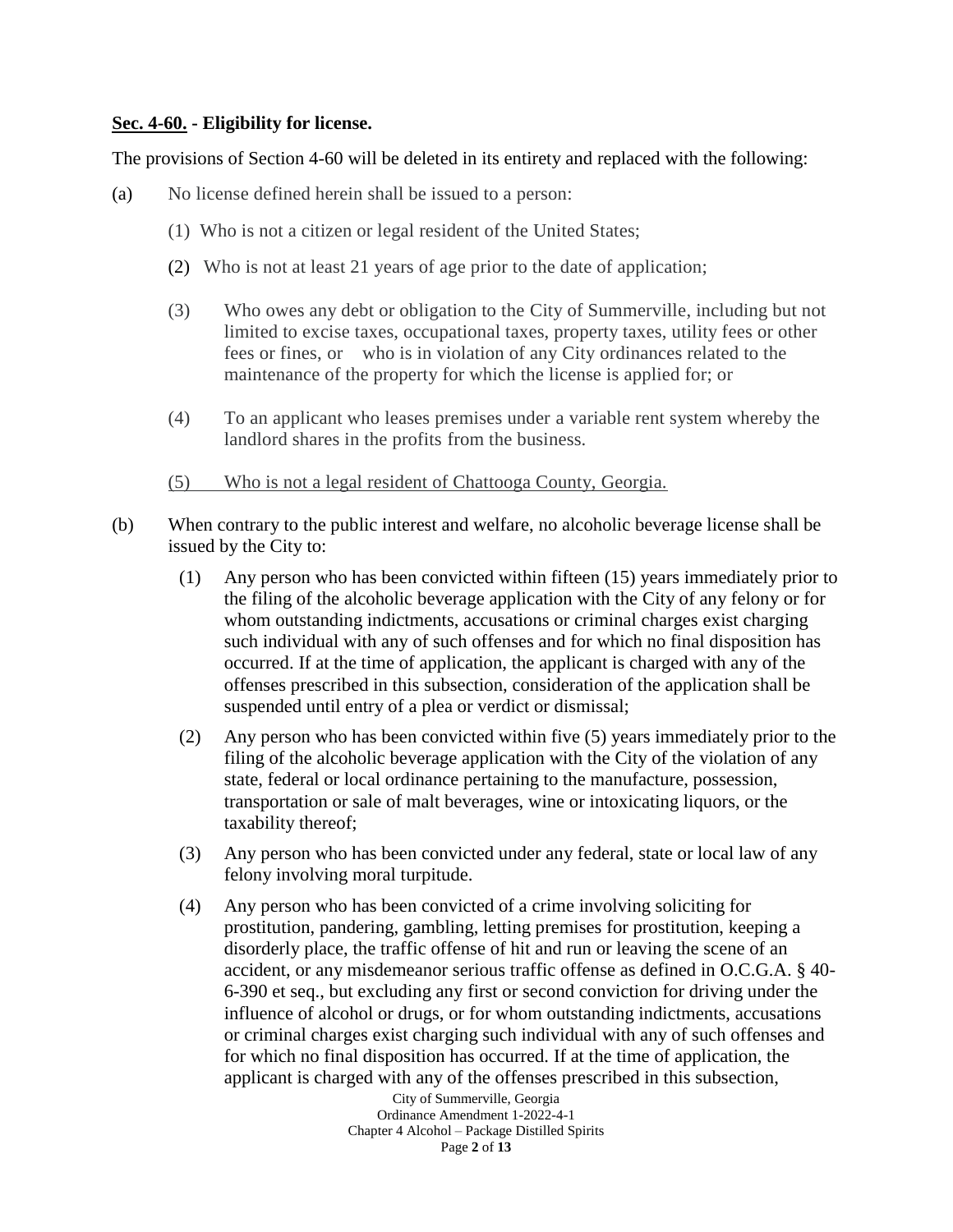consideration of the application shall be suspended until entry of a plea or verdict or dismissal; or

- (5) Any person who has been convicted of three (3) violations of this Code governing alcoholic beverages licensed hereunder within the last five (5) years immediately prior to the filing of the licensee's application with the City, except that no application will be accepted for twenty-four (24) consecutive months immediately following the revocation of an alcohol license.
- (c) No retail license required by this division shall be granted to any person if such person retains for the operation of the license establishment an employee who has been convicted of a felony.
- (d) A license application may be denied to any applicant for any alcoholic beverage license where it appears that the application is intended to be a mere surrogate for a person or persons who would not otherwise qualify for a license for any reason whatsoever.
- (e) No license for the sale of alcoholic beverages shall be granted to any person when the location for which the license is sought has had a license revoked within the last twelve (12) months unless there is a one hundred (100) percent change in ownership and control between the previous licensee and the new application. For purposes of this subparagraph, one hundred (100) percent change in ownership and control shall mean a one hundred (100) percent change in all individuals, partners, officers, directors, shareholders, members, managers and/or all persons having any whole, partial, beneficial, or other interest in the business where the alcoholic beverage license is located. One hundred (100) percent change in ownership and control shall not include a transfer in ownership and control to any person in the immediate family of any individuals, partners, officers, directors, shareholders, members, managers and/or any persons having any interest in the business where the alcoholic beverage license is located. The application for the alcoholic beverage license must be applied for and approved prior to the sale of the business. An alcoholic beverage license may not be issued until the new owner has established that the sale of the business is bona fide. The applicant for the new license must provide documentation concerning the sale, including but not limited to documentation concerning ownership of and all business interests in the old license in addition to documentation concerning the ownership of and all business interests in the new license.
- (g) The application for a license of consumption-off-the-premises at catered functions shall include photostatic, digitals, or other copies of all state and local licenses allowing for the operation of the applicant's business or relating to the sale of alcoholic beverages.
- (h) The application shall be made on a form provided by the City of Summerville and shall be accompanied by the following:
	- (1) Proof of planning and zoning compliance;
	- City of Summerville, Georgia Ordinance Amendment 1-2022-4-1 Chapter 4 Alcohol – Package Distilled Spirits Page **3** of **13** (2) A copy of the business information records for the entity or entities that have an ownership interest in the entity applying for the license, as is maintained by the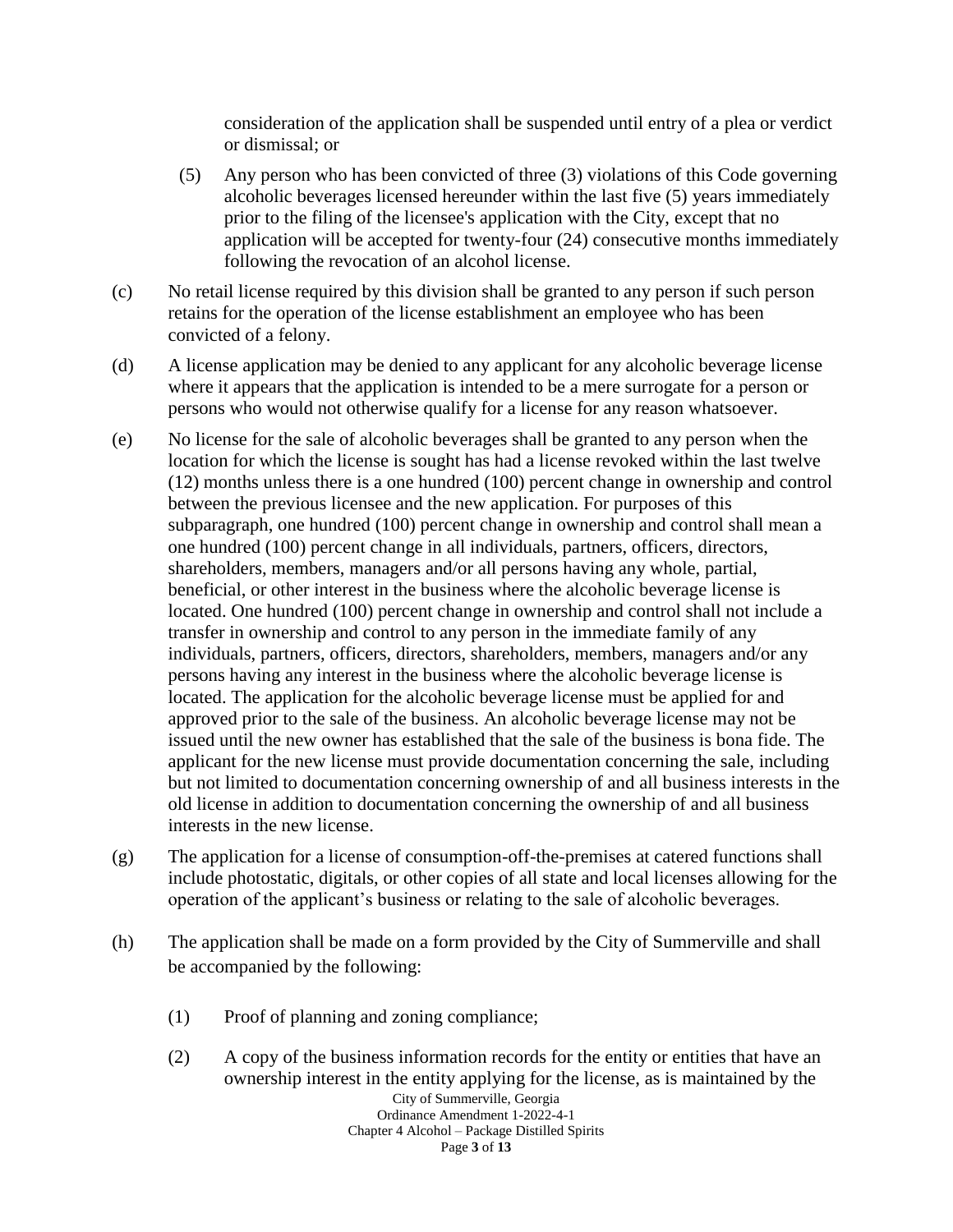Georgia Secretary of State's Corporations Division, which is no more than ten (10) days old, showing that the applicant is registered and authorized to transact business in the State of Georgia, and that such registration is current and in good standing; or, an affidavit identifying the type of business entity applying for a license under this Chapter and certifying that the entity is of a type that is not required to register with the Georgia Secretary of State in order to transact business in the State of Georgia;

- (3) Documentation showing that the applicant is the owner of the business premises or that he/she has a valid lease or other document demonstrating a right of possession to the property upon which the premises are located. In the event the applicant will be operating the business under a lease agreement, said lease shall provide the applicant sufficient control over the property upon which the premises are located to allow him/her to comply with the provisions of this chapter. Further, if the applicant will be operating the business under a lease agreement, the applicant must disclose the name of all persons owning a beneficial interest in the premises, state the amount of rent to be paid, the manner in which the rent is to be determined, and to whom and at what intervals the rent is to be paid. Additionally, the applicant shall attach a copy of the lease agreement, together with a verified statement that the lease agreement is the entire agreement between the parties;
- (4) An unexpired identification card issued by any U.S. state or the United States government, bearing a current photograph of the applicant; and
- (5) A current lease or property deed demonstrating a right of possession to the property upon which the premises are located.

# **Sec. 4-62. - Distance from schools, family dwellings etc.**

- (a) No package distilled spirits, malt beverage or wine license, or consumption on the premises license shall be issued for any place of business which is located within 100 yards of any school building, educational building, school grounds, college campus, church building or place of worship.
- (b) No distilled spirits, wine or malt beverages license shall be issued for any business which is located within 100 yards of any school building, school grounds, college campus, church building or place of worship. This shall not apply to any location for which a license has been issued prior to July 1, 1981, or to the renewal of such license. Nor shall this apply at any location for which a new license is applied for if the sale of wine and beer was lawful at such location at any time during the 12 months immediately preceding such application.

All other portions shall remain unchanged.

City of Summerville, Georgia Ordinance Amendment 1-2022-4-1 Chapter 4 Alcohol – Package Distilled Spirits Page **4** of **13**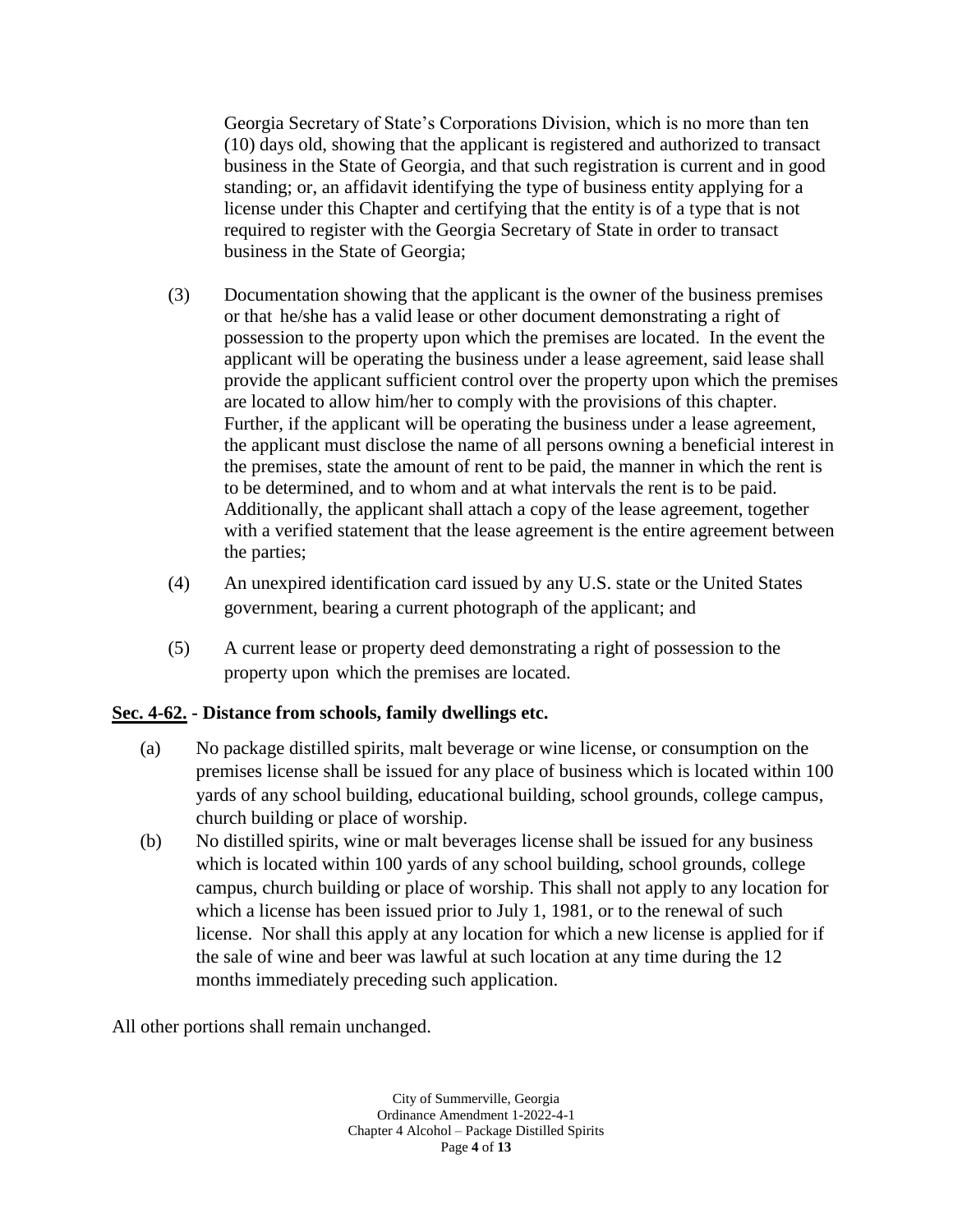## **Sec. 4-65 - Procedure for consideration of application; temporary licenses.**

The following section is added:

(c) All holders of licenses issued hereunder must, within forty-five (45) days after the issuance of such license, open for business the establishment referred to in the license. Failure to open the licensed establishment as referred to within such period shall serve as an automatic forfeiture and cancellation of the unused license and no refund of the license fee shall be made to the license holder.

All other portions shall remain unchanged.

### **Sec. 4-73 – Security cameras required for certain establishment selling alcoholic beverages.**

Section 4-73 shall no longer be reserved but shall be caption and read as follows:

- (a) Any licensee for the sale of any alcoholic beverages not consumed on the premises is hereby required to install a continuous video recording system dedicated to each register area and at each entrance and exit with cameras and lens of a type, number and location approved by the Chief of Police or his or her designee. Such camera must be capable of producing a retrievable and identifiable image on electronic media such as CD, DVD, flash drive or other electronic media acceptable to the Chief of Police that can be made a permanent record and that can be enlarged through projection or other means.
- (b) Cameras meeting the requirements of this section shall be maintained in proper working order at all times and shall be in operation at all hours in which such establishment is open for business. The camera shall be subject to periodic inspection by the Chief of Police or his designee along with the person on duty at the time of the inspection and in the event the primary system becomes inoperable, the licensee must have the camera repaired or have availability of a backup camera system within a ten-day period of time. In addition, in the event the camera becomes inoperable, the licensee must immediately notify the police chief or his designee. If a crime occurs or an employee believes a crime has occurred, the police department shall be contacted immediately, and the film retrieved by a designated police officer.
- (c) Violation of any provisions under this section shall constitute an offense hereunder and shall be punishable as follows:
	- a. On a first offense, there shall be a minimum fine of two hundred fifty dollars (\$250.00). In addition to said fine, the judge of the municipal court may impose,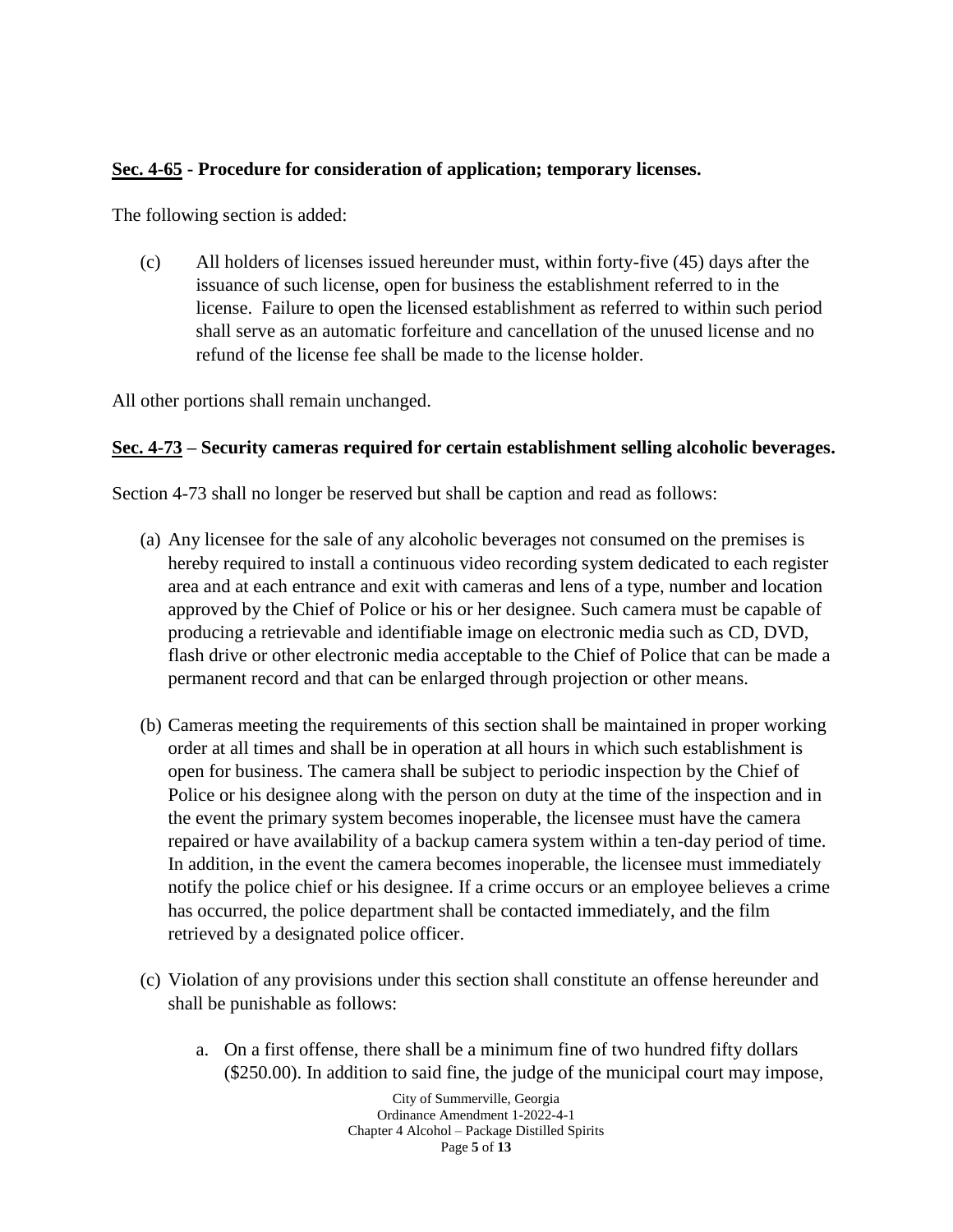at their discretion, a suspension of all City alcoholic beverage licenses at the establishment for a period of time not to exceed thirty (30) days.

- b. On the second offense, if within twelve (12) months of the first, there shall be a minimum fine of Five hundred dollars (\$500.00). In addition to said fine, the judge of the municipal court may impose a suspension of all alcoholic beverage licenses at the establishment for a minimum of sixty (60) days.
- (d) It shall be the responsibility of the licensee or licensee's representative to adequately and properly train any and all employees to determine if the camera system is working correctly each day at the beginning and end of their shift, and said employees shall be given instructions as to what steps are to be taken if the system is not working correctly, to specifically including without limitation, the identity of and contact information for the person to whom an any operational issues are to be reported. If there is an alleged felony committed against the owner or any employee which occurs on the premises, a person who can operate the camera system must be available within thirty (30) minutes of law enforcement's arrival on the scene following the alleged crime so that camera footage can be shown and/or provided to law enforcement.
- (e) In the event any current licensee renews his/her alcohol license, he/she shall have or six (6) months to bring the property into compliance with these security camera provisions.

# **Sec. 4-74 – Retail Distilled Spirits Licenses.**

Section 4-74 shall no longer be reserved but shall be caption and read as follows:

In addition to the regulations previously provided in this chapter, Retail Distilled Spirits Licenses shall comply with the following regulations:

(a) *Number of Licenses Permitted:*

The City of Summerville shall issue a maximum of two (2) retail distilled spirits licenses. No additional licenses shall be authorized or issued unless and until the population within the corporate limits of the City increases to 15,000, and at that time one (1) additional license may be permitted. Thereafter, as the population within the corporate limits of the City increases in increments of 5,000, an additional retail distilled spirits license may be permitted. Said determination shall be within the discretion of the Mayor and Council based upon the population figures published either by the Northwest Georgia Regional Commission or the most recent U.S. Census.

(b) *License:*

A retail distilled spirits license shall entitle the licensee to sell distilled spirits, wine and beer.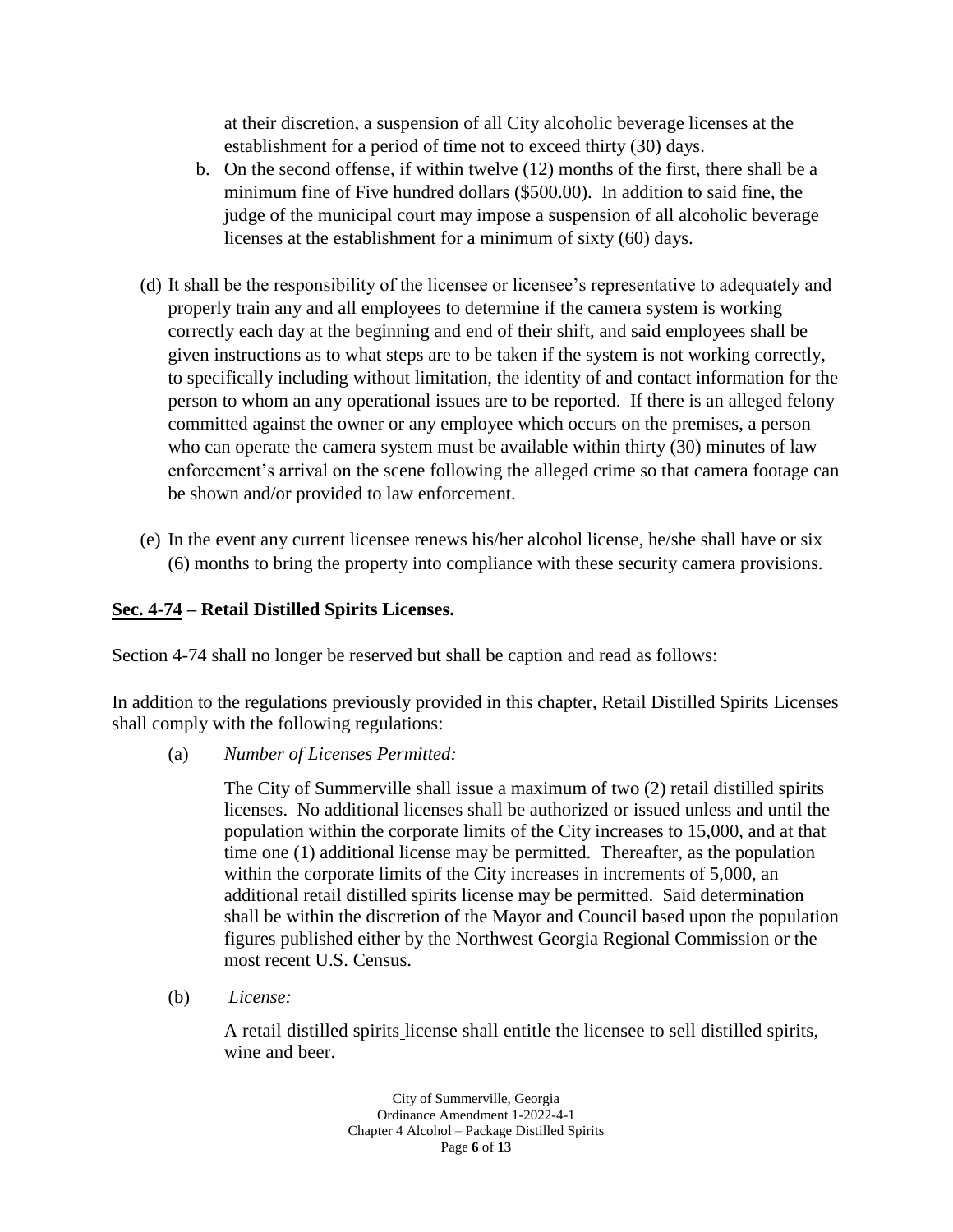### (c) *Limitation of License:*

No person, or members of their immediate family, shall be issued, or have a beneficial interest in, more than one (1) retail distilled spirits licenses. "Person" shall include all members of a retail dealer licensee's family; and the term "family" shall include any person related to the holder of the license within the first degree of consanguinity and affinity as computed according to the canon law. These provisions shall not prohibit the reissuance of a valid retail distilled spirits license if the license was held prior to the creation of the above relationships by marriage. Additionally, no person shall have an ownership interest in two (2) entities that hold a package distilled spirits' license.

## (d) *Applications for first licenses after initial enactment; selection process:*

- (1) Upon enactment of this ordinance, the City Clerk shall post, within 23 25 days, a notice that applications will be accepted. Said notice shall state the place at which an application can be obtained, the earliest date on which applications will be accepted, and the date and time by which applications must be received.
- (2) Applications, together with the required information and documentation, shall be accepted no earlier than 35 days from the date notice is published, and the period of acceptance of applications shall close fourteen days thereafter, at 4:00 p.m. It shall be the responsibility of the applicant to ensure that all information and documentation is submitted and correct.
- (3) All applications submitted will be examined by the Mayor, or his designee. The City reserves the right and discretion to waive any minor deficiency which, in the opinion of the Mayor (or designee), does not substantially impact the completion of the application, but under no circumstances shall the City be required to waive any deficiency. If it is determined that any portion of an application is deficient, and the deficiency is not a minor deficiency but instead substantially impacts the competition of the application, including the failure to provide any required documentation, the application will be deemed incomplete. Any incomplete application will not be considered and will not be included in the drawing.
- (4) All required investigations by City staff shall be completed no later than 30 days after the close of the application period described in  $(d)(2)$ .
- (5) The Mayor, or his designee shall collect all applications meeting the criteria for issuance of licenses and draw from those collected one (1) application for each available license.
- (6) The time for the drawing and selection, as set forth herein, shall be established by the Mayor, or his designee, posted at City Hall, and each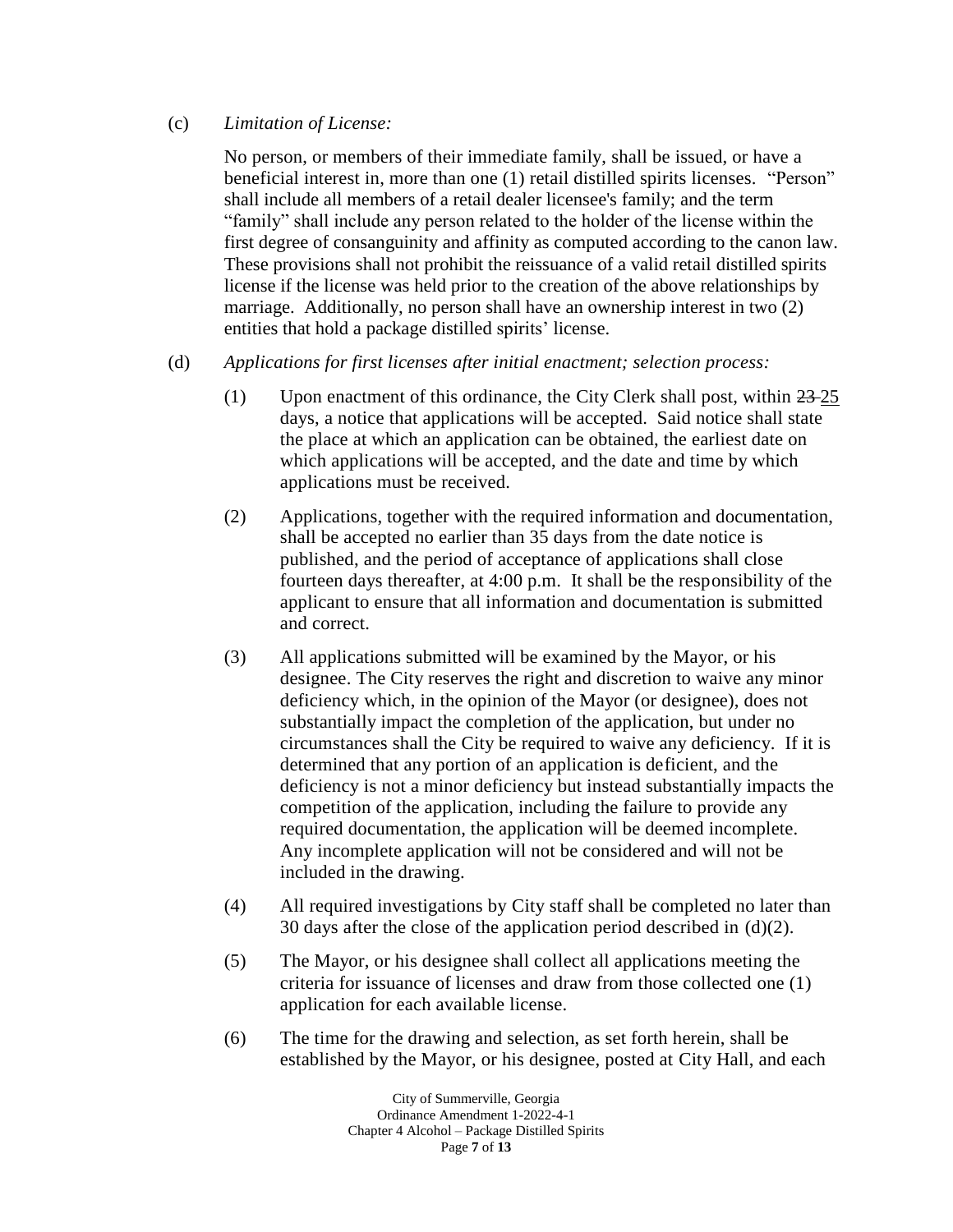applicant shall be notified not less than five (5) days in advance. Applicants and the public may be present and observe the drawing process.

- (7) The Mayor, or his designee, shall ensure that the drawing is completely random, with the method of drawing being determined by the Mayor, or his designee. Each application, as it is drawn, shall be numbered by the Mayor, or his designee, consecutively, lowest number to highest.
- (8) The first license available shall be offered to the applicant with the lowest number and the second to the second lowest number.
- (9) In the event two (2) or more applicants for licenses under this section are both located less than the minimum distance required by state law (500 yards) from each other, that fact shall not disqualify either from the random drawing described hereinabove; If the second applicant's location is less than 500 yards from the first applicant's location, the second applicant shall have sixty (60) days from the date of the drawing to find an alternate location that is 500 yards or greater from the first applicant's location. If either applicant that is eligible for issuance of a license does not meet all the requirements or failes to pay the license fee when due then, the license shall be deemed forfeited, and the forfeited license shall be offered to the applicant with the next lowest number. (For example, Applicant A and Applicant B are drawn, but they are located less than the minimum distances required by state law from each other. Applicant A and B will be offered a license. Applicant B shall have sixty (60) days to find another location that meets the distance requirements. If Applicant B is unable to find another location within that time frame, Applicant B will be deemed to have forfeited the license and the license will be offered to Applicant C. If the location for Applicant A or B meet the distance requirements, but either fails to pay the license fee within the required time, then that applicant's application will be deemed forfeited and at that time it will be offered to Applicant C.
- (10) The applicants with the lowest and second lowest number shall pay the license fee to the City on or about 3:00 p.m. on the seventh day following the lottery drawing. Should either applicant with the two lowest numbers fail to pay the license by 3:00 p.m. on the seventh day, the license shall be deemed forfeited and offered to the applicant with the next lowest number. That applicant shall pay the license fee to the City on or about 3:00 p.m. on the seventh day after a license is offered, and failure to do so shall result in forfeit thereof. This process shall continue until two (2) license fees are received by the City. The license fee shall be non-refundable.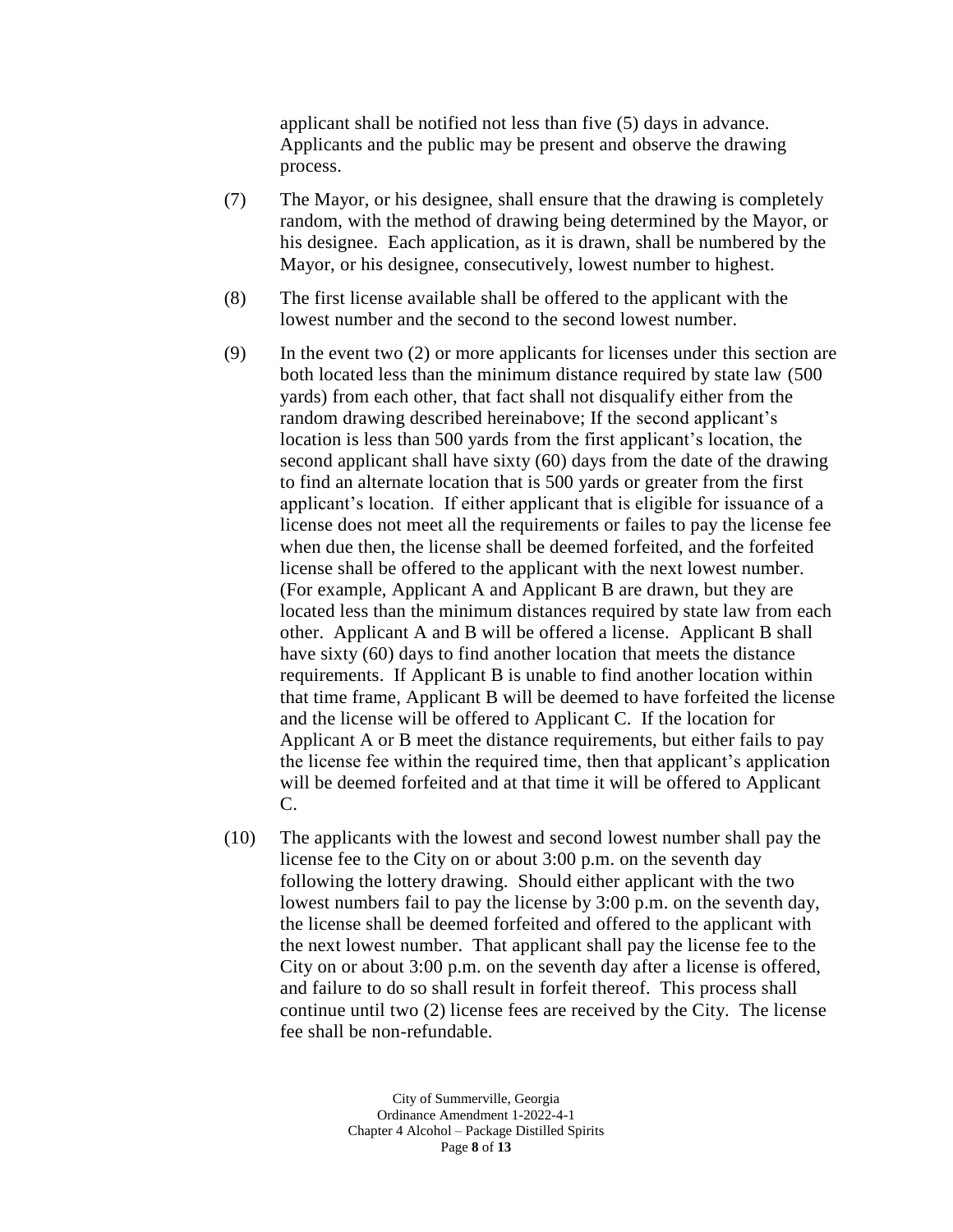- (11) Upon payment of the license fee, a license which permits the sale of distilled spirits by the package will be issued conditioned upon the licensee obtaining a certificate of occupancy for the location at which the business will be operated. No sales shall be allowed in the building or establishment that is incomplete in accordance with the plans submitted and approved by the City or which has not been inspected by City staff to ensure compliance with City Codes. If on December 31, 2022, no certificate of occupancy has been obtained, the license may be renewed for one (1) additional year, and if the license is not renewed on or by December 31, 2022, it shall be deemed forfeited, thereby creating a vacancy as set forth in (i) of this section. If the license is renewed and the licensee fails to obtain a certificate of occupancy by December 31, 2023, the license shall be deemed forfeited, thereby creating a vacancy as set forth in (f) of this section.
- (12) For purposes of the application and selection process contained in this section, if a date specified for action by the City or the applicant falls on a weekend, holiday, or other day that City Hall is closed, the date due for such action shall extend to the next regular business day.
- (e) Application and selection for licenses after issuance of initial licenses. In the event that less than the maximum number of licenses permitted under this section have been issued, and there is a vacancy, the following procedure shall be utilized for the application and selection process.
	- (1) Within 25 days of a vacancy occurring, or the adoption of an ordinance increasing the number of licenses permitted, the clerk shall post in the legal organ a notice of said vacancy and the time applications will be accepted.
	- (2) Applications, together with the required information and documentation, shall be accepted no earlier than 35 days from the date notice is published or such other period that council determines, and the period of acceptance of applications shall close fourteen days thereafter, at 4:00 p.m. It shall be the responsibility of the applicant to ensure that all information and documentation is submitted.
	- (3) All applications submitted will be examined by the City Manager, or his designee, and applications with any deficiency shall be returned to the applicant within ten (10) days. Any application submitted for a proposed location that would violate the minimum distance required by state law from an existing establishment selling retail distilled spirits by the package, will be returned.
	- (4) All required investigations by City staff shall be completed no later than 30 days after the close of the application period described in (e)(2).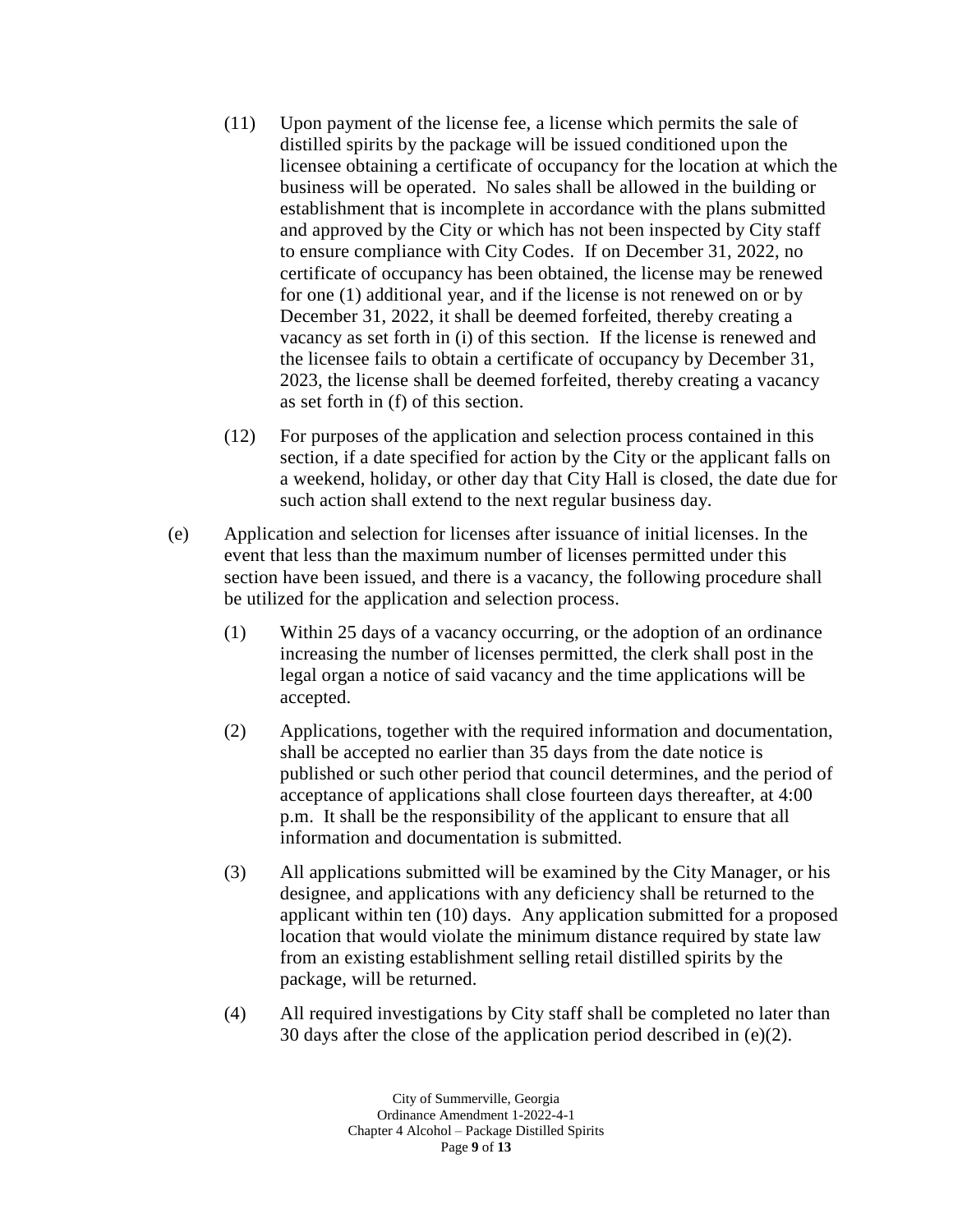- (5) The City Manager, or his designee shall collect all applications meeting the criteria for issuance of a license and draw from those collected for each available license.
- (6) The time for the drawing and selection, as set forth herein, shall be established by the City Manager, or his designee, posted at City Hall, and each applicant shall be notified not less than five (5) days in advance. Applicants and the public may be present and observe the drawing process.
- (7) The City Manager, or his designee, shall ensure that the drawing is completely random, with the method of drawing being determined by City Manager, or his designee. Each application, as it is drawn, shall be numbered by the City Manager, or his designee, consecutively, lowest number to highest.
- (8) The first license available shall be offered to the applicant with the lowest number, and if there is more than one (1) license available, then the second to the second lowest number.
- (9) The applicant with the lowest number shall pay the license fee to the City on or by 3:00 p.m. on the seventh day following the lottery drawing. Should said applicant fail to pay the license by 3:00 p.m. on the seventh day, the license shall be deemed forfeited and offered to the applicant with the next lowest number. That applicant shall pay the license fee to the City on or by 3:00 p.m. on the seventh day after a license is offered, and failure to do so shall result in forfeit thereof. This process shall continue until two (2) license fees are received by the City. The license fee shall be non-refundable.
- (10) Upon payment of the license fee, a license which permits the sale of distilled spirits by the package will be issued conditioned upon the licensee obtaining a certificate of occupancy for the location at which the business will be operated. No sales shall be allowed in any building or establishment that is incomplete in accordance with the plans submitted and approved by the city or which has not been inspected by city staff to ensure compliance with city codes. The license will expire on December 31st of the year that it is issued.
- (11) For purposes of the application and selection process contained in this section, if a date specified for action by the city or the applicant falls on a weekend, holiday, or other day that city hall is closed, the date due for such action shall extend to the next regular business day.
- (f) *Premises generally:*
	- (1) The premises at which distilled spirits are sold by the package must be within C-1 or C-2 General Commercial District and must not be less than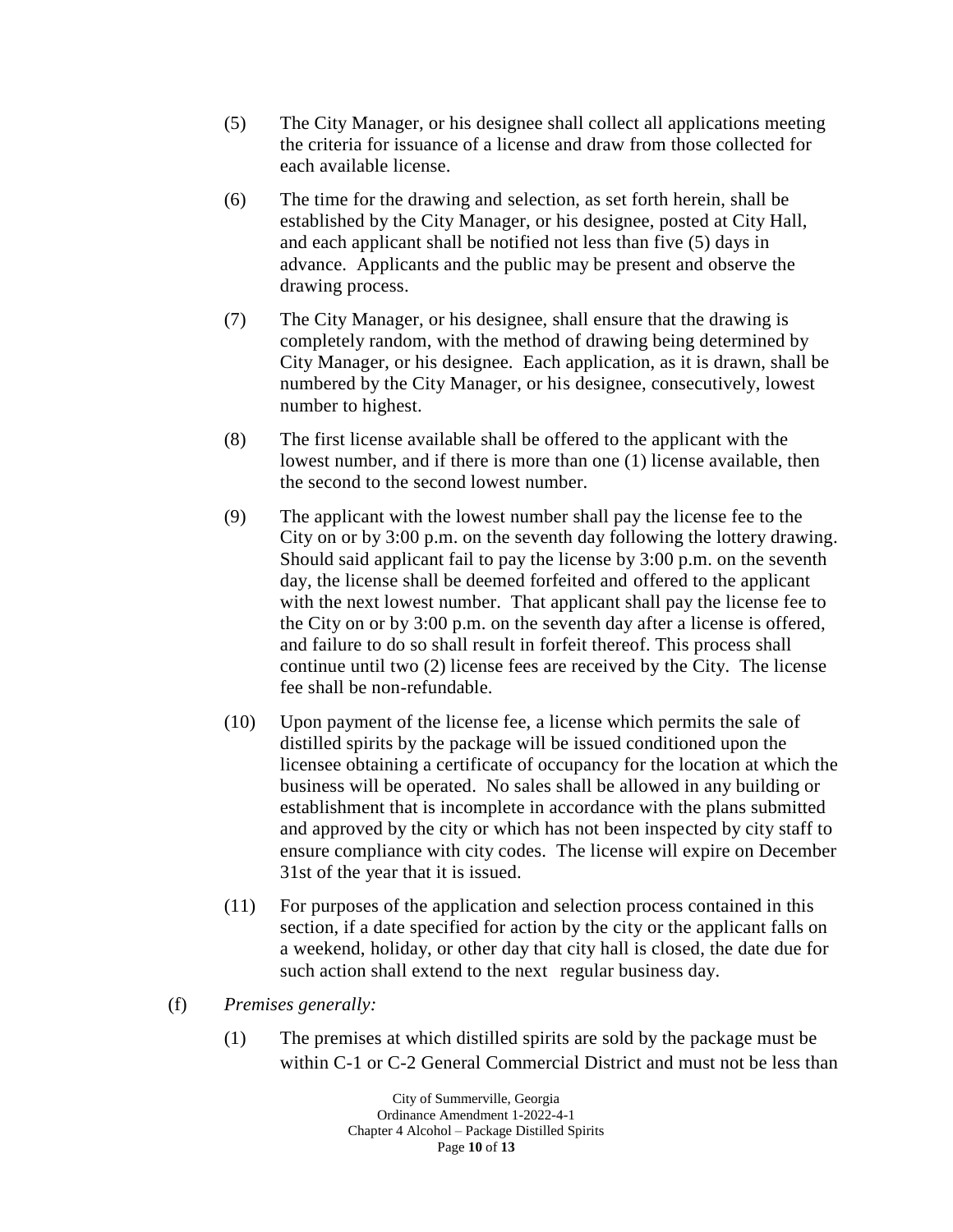3,000 square feet of combined showroom and storage space. The building in which distilled spirits are sold by the package must be a standalone building. A retail package store cannot be located in a strip mall, nor can it be adjoined to a building in which other businesses are established or operated. Additionally, the building in which distilled spirits are sold by the package shall not contain any other business establishments or entities.

- (2) The front entrance of the premises at which distilled spirits are sold by the package must be clearly visible from the public street.
- (3) The premises must be kept in a safe and sanitary condition in compliance with other ordinances of the City and the laws of the State of Georgia.
- (4) Other products that may be sold on the premises are beer or wine, with proper license, tobacco products and products generally associated with, mixed with or used in connection with the consumption of distilled spirits.
- (5) The following are strictly prohibited on the premises:
	- a. Sell or offer for sale of lottery tickets for Georgia Lottery;
	- b. Gambling and betting, including slot machines, electronic machines, or any other game or machine of chance; and
	- c. Opening or consuming any alcoholic beverage.
- (6) The licensee's place of business may have unilluminated signs, using letters not larger than eight inches in height, flat against the outside of the building, below the roof line, bearing the words "liquor," "beer," "wine," "champagne," or any combination thereof, and "package store" or "liquor store," together with the trade name of the retail dealer. In addition to such signs flat against the outside of the building, the retail dealer may display at a location on the tract of property upon which the business is located, but not affixed to the building, one unilluminated sign using letters not larger than eight inches in height bearing the words "package store" or "liquor store" and the trade name of the retail dealer. The maximum area of signs shall not exceed those limits set forth in zoning procedures and applicable building regulations, including sign ordinances, currently or as established in the future.

City of Summerville, Georgia Ordinance Amendment 1-2022-4-1 Chapter 4 Alcohol – Package Distilled Spirits Page **11** of **13**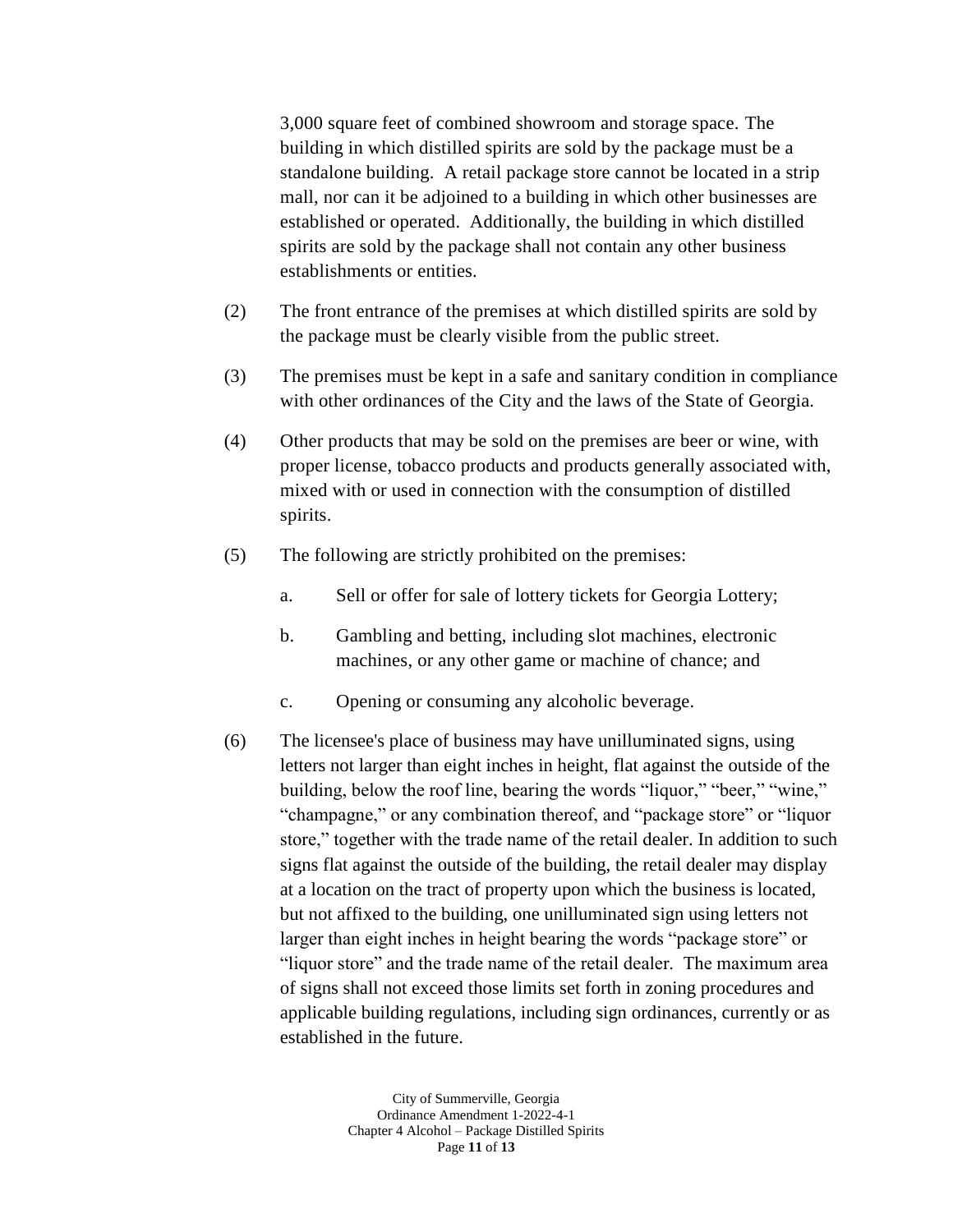- (7) No form of advertising shall be permitted on the exterior of any licensed premises which provide or suggest the brand or price of any alcoholic beverages. Any advertising of brand or pricing within the interior of the structure shall not be visible from the exterior of the structure.
- (e) *Inventory:* Retail distilled spirits licensees shall maintain a minimum of at least \$350,000 inventory in distilled spirits, beer, wine, or any combination thereof.
- (f) *Vacancy.*

For the purposes of this subsection, a vacancy shall not be considered to exist until one of the following have occurred:

- a. A license has been surrendered, except in connection with the sale of a retail package liquor store establishment;
- b. A license has expired without renewal;
- c. A license has been revoked pursuant to Section 4-71 or any other lawful authority. Such vacancy shall not have occurred until the review of said revocation is complete.
- (g) *Application and selection for licenses after issuance of initial licenses.* In the event that less than the maximum number of licenses permitted under this section have been issued, and there is a vacancy, the following procedure shall be utilized for the application and selection process.
	- (1) Within 15 days of a vacancy occurring, the City Clerk shall post in the legal organ a notice of said vacancy and the time applications will be accepted.
	- (3) Applications shall be accepted for a period of 15 days or such other period that Council determines.
	- (4) All applications accepted during this period shall be examined by the Mayor, or his designee, as described above for completeness and all required investigations be completed no later than 30 days after the close of the application period.
	- (5) The Mayor, or his designee, shall examine each application for completeness and, any application that is not complete, shall be returned to the applicant within ten days, with an explanation of the incomplete items.
	- (6) The Mayor, or his designee, shall collect all applications meeting the criteria for issuance of licenses and draw from that collection two applications for each available license. The Mayor, or his designee, shall ensure that the drawing is completely at random, according to methods determined by the Mayor, or his designee. The Mayor, or his designee, shall, upon drawing each application, number them consecutively. The